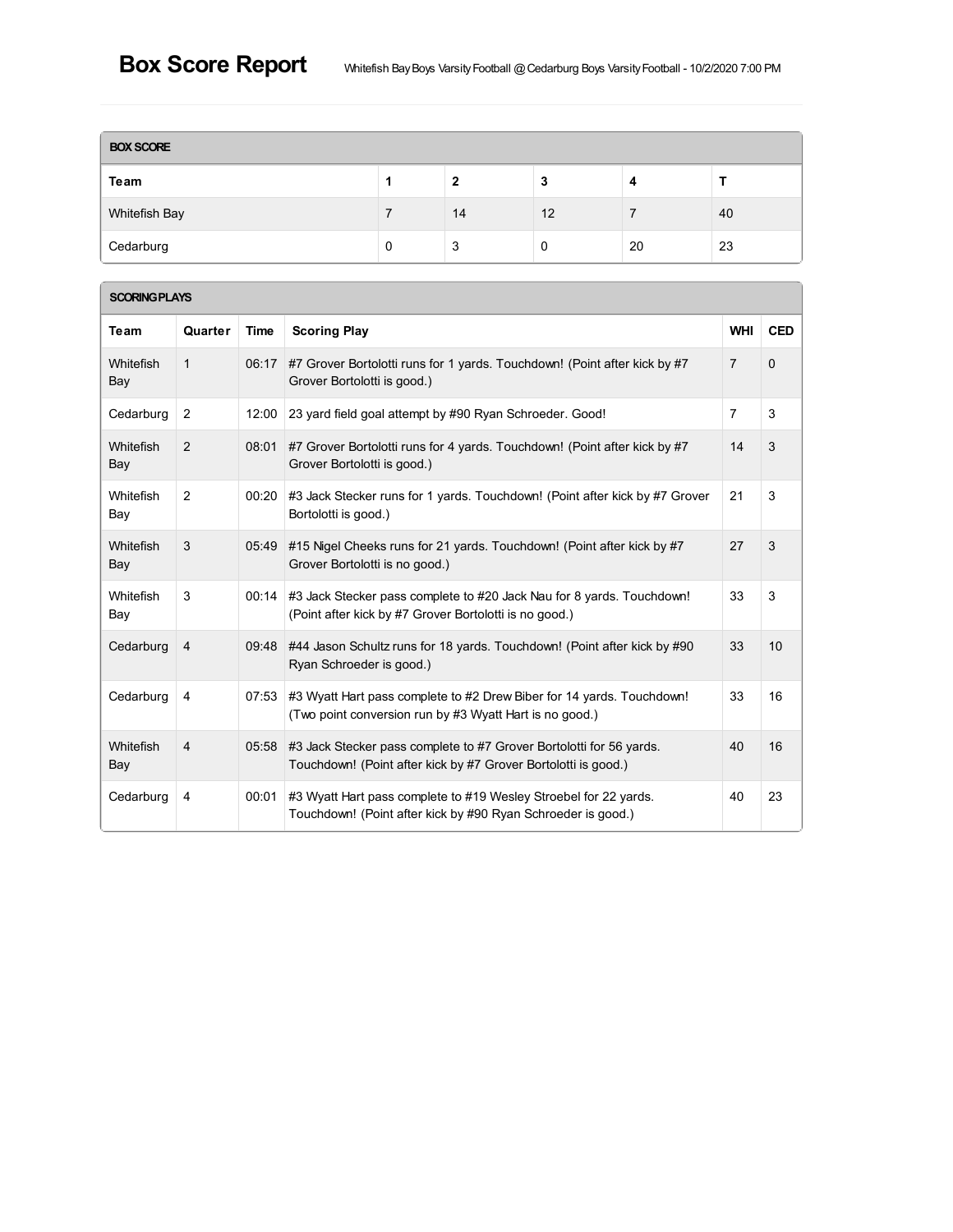#### **1ST QUARTER**

# W Whitefish Bay at 12:00 **Drive Time Play Whi CED** 1st and 10 at CED 40 12:00 Kickoff by #90 Ryan Schroeder to the 8 yard line. #5 Byron Burrows return to the Blue Dukes 35 for 27 yards. 1st and 10 at WHI 35 11:50 #15 Nigel Cheeks runs to the Blue Dukes 38 for 3 yards. 0 0 2nd and 7 at WHI 38 11:20 #7 Grover Bortolotti runs to the Blue Dukes 49 for 11 yards. 0 0 1st and 10 at WHI 49 11:00 #15 Nigel Cheeks runs to the Bulldogs 49 for 2 yards. 0 0 2nd and 8 at CED 49 10:20 #7 Grover Bortolotti runs to the Blue Dukes 49 for -2 yards. 0 0 3rd and 10 at WHI 49 09:40 #3 Jack Stecker pass complete to #15 Nigel Cheeks at the Bulldogs 47 for 4 yards. 0 0 4th and 6 at CED 47 08:50 #3 Jack Stecker runs to the Bulldogs 37 for 10 yards. 0 0 1st and 10 at CED 37 08:30 #20 Jack Nau runs to the Bulldogs 34 for 3 yards. 0 0 2nd and 7 at CED 34 08:00 #7 Grover Bortolotti runs to the Bulldogs 31 for 3 yards. 0 0 3rd and 4 at CED 31 07:30 #15 Nigel Cheeks runs to the Bulldogs 1 for 30 yards. 0 0 1st and 1 at CED 1 07:04 #3 Jack Stecker runs to the Bulldogs 1 for 0 yards. 0 0 2nd and 1 at CED 1 06:17 #7 Grover Bortolotti runs for 1 yards. Touchdown! (Point after kick by #7 Grover Bortolotti is good.) 7 0 1st and 10 at WHI 40 06:17 Penalty: offensive offsides for 5 yards. **7** 0

C Cedarburg at 06:17

| <b>Drive</b>         | Time  | Play                                                                                                   | Whi            | <b>CED</b>   |
|----------------------|-------|--------------------------------------------------------------------------------------------------------|----------------|--------------|
| 1st and 15 at WHI 35 | 06:17 | Kickoff by #3 Jack Stecker to the 11 yard line. #21 Lucas Bork return to the Bulldogs 28 for 17 yards. | $\overline{7}$ | 0            |
| 1st and 10 at CED 28 | 06:12 | #15 Connor Roloff runs to the Bulldogs 32 for 4 yards.                                                 | $\overline{7}$ | 0            |
| 2nd and 6 at CED 32  | 05:40 | #3 Wyatt Hart runs to the Bulldogs 41 for 9 yards. Penalty: defensive personal foul for 15 yards.      | $\overline{7}$ | 0            |
| 1st and 10 at WHI 44 | 05:40 | #15 Connor Roloff runs to the Blue Dukes 41 for 3 yards.                                               | $\overline{7}$ | $\mathbf{0}$ |
| 2nd and 7 at WHI 41  | 05:10 | #3 Wyatt Hart runs to the Blue Dukes 39 for 2 yards.                                                   | $\overline{7}$ | 0            |
| 3rd and 5 at WHI 39  | 04:30 | #21 Lucas Bork runs to the Blue Dukes 32 for 7 yards.                                                  | $\overline{7}$ | $\mathbf{0}$ |
| 1st and 10 at WHI 32 | 04:15 | #15 Connor Roloff runs to the Blue Dukes 24 for 8 yards.                                               | $\overline{7}$ | 0            |
| 2nd and 2 at WHI 24  | 03:45 | #15 Connor Roloff runs to the Blue Dukes 22 for 2 yards.                                               | $\overline{7}$ | 0            |
| 1st and 10 at WHI 22 | 03:35 | #3 Wyatt Hart runs to the Blue Dukes 21 for 1 yards.                                                   | $\overline{7}$ | 0            |
| 2nd and 9 at WHI 21  | 03:35 | #3 Wyatt Hart runs to the Blue Dukes 25 for -4 yards.                                                  | $\overline{7}$ | 0            |
| 3rd and 13 at WHI 25 | 02:45 | #21 Lucas Bork runs to the Blue Dukes 14 for 11 yards.                                                 | $\overline{7}$ | 0            |
| 4th and 2 at WHI 14  | 01:57 | Time Out called by the Bulldogs.                                                                       | $\overline{7}$ | $\mathbf{0}$ |
| 4th and 2 at WHI 14  | 01:57 | #15 Connor Roloff runs to the Blue Dukes 8 for 6 yards.                                                | $\overline{7}$ | 0            |
| 1st and 8 at WHI 8   | 01:57 | #21 Lucas Bork runs to the Blue Dukes 2 for 6 yards.                                                   | $\overline{7}$ | $\mathbf{0}$ |
| 2nd and 2 at WHI 2   | 01:00 | #3 Wyatt Hart runs to the Blue Dukes 2 for 0 yards.                                                    | $\overline{7}$ | 0            |
| 3rd and 2 at WHI 2   | 00:30 | #21 Lucas Bork runs to the Blue Dukes 6 for -4 yards.                                                  | $\overline{7}$ | 0            |
| 4th and 6 at WHI 6   | 00:00 | Quarter Ended                                                                                          | $\overline{7}$ | 0            |
| <b>2ND QUARTER</b>   |       |                                                                                                        |                |              |

Cedarburg at 12:00 C

| Drive              | Time  | Play                                                    | Whi | <b>CED</b> |
|--------------------|-------|---------------------------------------------------------|-----|------------|
| 4th and 6 at WHI 6 | 12:00 | 23 yard field goal attempt by #90 Ryan Schroeder. Good! |     |            |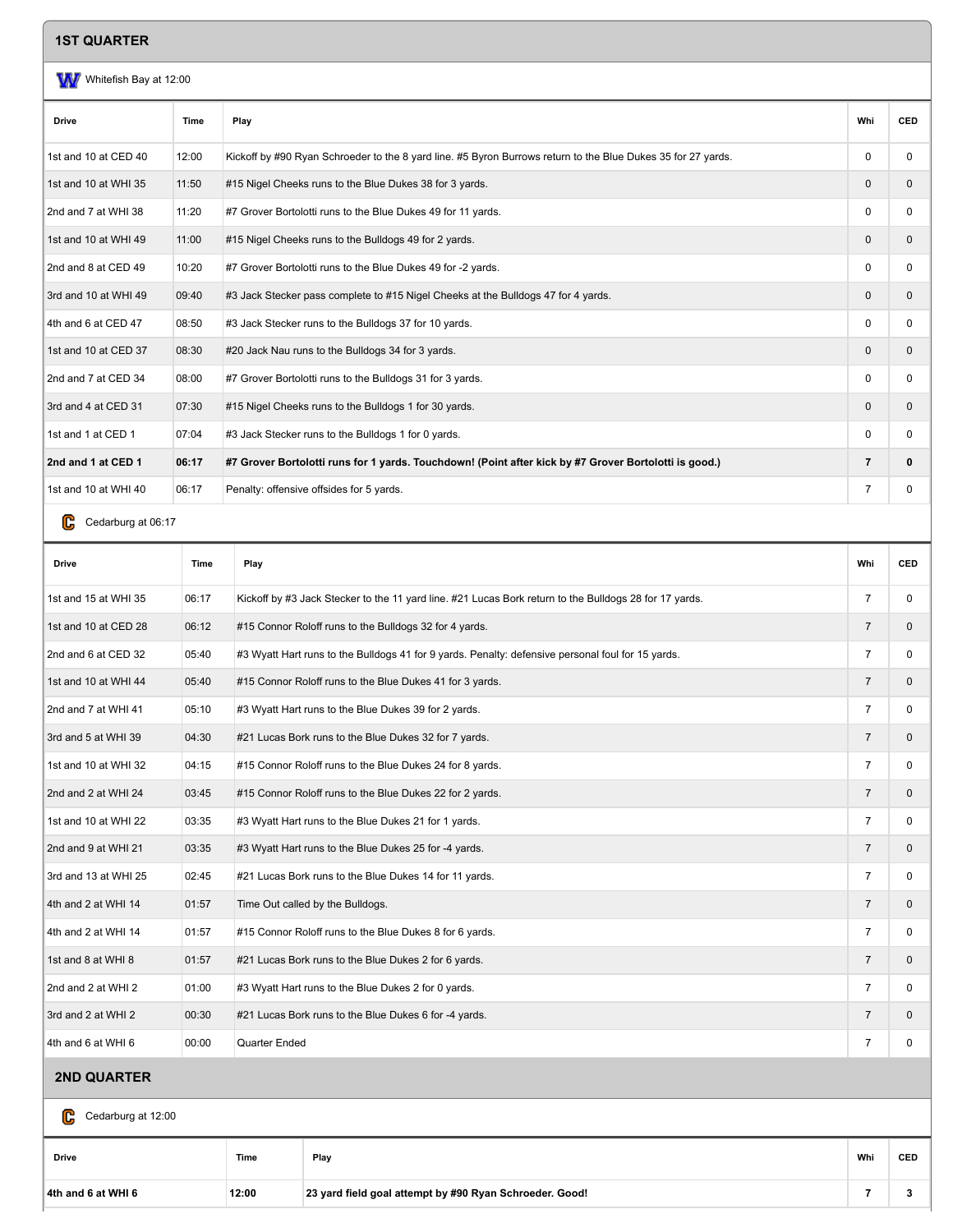| <b>Drive</b>         | Time  | Play                                                                                                         | Whi            | <b>CED</b> |
|----------------------|-------|--------------------------------------------------------------------------------------------------------------|----------------|------------|
| 1st and 10 at CED 40 | 12:00 | Kickoff by #90 Ryan Schroeder to the 7 yard line. #5 Byron Burrows return to the Blue Dukes 27 for 20 yards. | $\overline{7}$ | 3          |
| 1st and 10 at WHI 27 | 11:53 | #7 Grover Bortolotti runs to the Bulldogs 44 for 29 yards.                                                   | $\overline{7}$ | 3          |
| 1st and 10 at CED 44 | 11:20 | #7 Grover Bortolotti runs to the Bulldogs 41 for 3 yards.                                                    | 7              | 3          |
| 2nd and 7 at CED 41  | 11:15 | #15 Nigel Cheeks runs to the Bulldogs 33 for 8 yards.                                                        | $\overline{7}$ | 3          |
| 1st and 10 at CED 33 | 11:15 | #7 Grover Bortolotti runs to the Bulldogs 24 for 9 yards.                                                    | $\overline{7}$ | 3          |
| 2nd and 1 at CED 24  | 10:00 | #15 Nigel Cheeks runs to the Bulldogs 28 for -4 yards.                                                       | $\overline{7}$ | 3          |
| 3rd and 5 at CED 28  | 09:20 | #20 Jack Nau runs to the Bulldogs 17 for 11 yards.                                                           | 7              | 3          |
| 1st and 10 at CED 17 | 08:50 | #10 Dominic Bartolone runs to the Bulldogs 14 for 3 yards.                                                   | $\overline{7}$ | 3          |
| 2nd and 7 at CED 14  | 08:44 | #10 Dominic Bartolone runs to the Bulldogs 4 for 10 yards.                                                   | $\overline{7}$ | 3          |
| 1st and 4 at CED 4   | 08:01 | #7 Grover Bortolotti runs for 4 yards. Touchdown! (Point after kick by #7 Grover Bortolotti is good.)        | 14             | 3          |

CC Cedarburg at 08:01

| <b>Drive</b>         | Time  | Play                                                                                                  | Whi | <b>CED</b> |
|----------------------|-------|-------------------------------------------------------------------------------------------------------|-----|------------|
| 1st and 10 at WHI 40 | 08:01 | Kickoff by #3 Jack Stecker to the 6 yard line. #21 Lucas Bork return to the Bulldogs 24 for 18 yards. | 14  | 3          |
| 1st and 10 at CED 24 | 07:55 | #3 Wyatt Hart runs to the Bulldogs 45 for 21 yards.                                                   | 14  | 3          |
| 1st and 10 at CED 45 | 07:30 | Penalty: offensive false start for 5 yards.                                                           | 14  | 3          |
| 1st and 15 at CED 40 | 07:00 | #3 Wyatt Hart pass complete to #2 Drew Biber at the Blue Dukes 22 for 38 yards.                       | 14  | 3          |
| 1st and 10 at WHI 22 | 06:44 | #15 Connor Roloff runs to the Blue Dukes 25 for -3 yards.                                             | 14  | 3          |
| 2nd and 13 at WHI 25 | 06:08 | #3 Wyatt Hart sacked at the Blue Dukes 34 yard line. #13 Nick Jorndt on the tackle.                   | 14  | 3          |
| 3rd and 22 at WHI 34 | 05:00 | #3 Wyatt Hart pass complete to #21 Lucas Bork at the Blue Dukes 28 for 6 yards.                       | 14  | 3          |
| 4th and 16 at WHI 28 | 04:17 | #3 Wyatt Hart pass incomplete to Team at the Blue Dukes 28 for 0 yards.                               | 14  | 3          |

WW Whitefish Bay at 04:17

| <b>Drive</b>         | Time  | Play                                                                                                                                | Whi | <b>CED</b> |
|----------------------|-------|-------------------------------------------------------------------------------------------------------------------------------------|-----|------------|
| 1st and 10 at WHI 28 | 04:17 | #15 Nigel Cheeks runs to the Blue Dukes 30 for 2 yards.                                                                             | 14  | 3          |
| 2nd and 8 at WHI 30  | 03:53 | #7 Grover Bortolotti runs to the Blue Dukes 37 for 7 yards.                                                                         | 14  | 3          |
| 3rd and 1 at WHI 37  | 03:20 | #7 Grover Bortolotti runs to the Blue Dukes 42 for 5 yards.                                                                         | 14  | 3          |
| 1st and 10 at WHI 42 | 02:45 | #3 Jack Stecker pass complete to #20 Jack Nau for 58 yards. Touchdown! Penalty: offensive holding at the 50 yard line for 10 yards. | 14  | 3          |
| 1st and 12 at WHI 40 | 02:45 | #3 Jack Stecker pass incomplete to Team at the Blue Dukes 40 for 0 yards.                                                           | 14  | 3          |
| 2nd and 12 at WHI 40 | 02:37 | #7 Grover Bortolotti runs to the Blue Dukes 46 for 6 yards.                                                                         | 14  | 3          |
| 3rd and 6 at WHI 46  | 02:22 | #3 Jack Stecker pass complete to #20 Jack Nau at the Bulldogs 10 for 44 yards.                                                      | 14  | 3          |
| 1st and 10 at CED 10 | 01:15 | Time Out called by the Blue Dukes.                                                                                                  | 14  | 3          |
| 1st and 10 at CED 10 | 01:15 | #7 Grover Bortolotti runs to the Bulldogs 6 for 4 yards.                                                                            | 14  | 3          |
| 2nd and 6 at CED 6   | 01:00 | #7 Grover Bortolotti runs to the Bulldogs 1 for 5 yards.                                                                            | 14  | 3          |
| 3rd and 1 at CED 1   | 00:20 | #3 Jack Stecker runs for 1 yards. Touchdown! (Point after kick by #7 Grover Bortolotti is good.)                                    | 21  | 3          |

C<sub>c</sub>C<sub>c</sub> Cedarburg at 00:20

| Drive                | Time  | Play                                                                                                  | Whi | <b>CED</b> |
|----------------------|-------|-------------------------------------------------------------------------------------------------------|-----|------------|
| 1st and 10 at WHI 40 | 00:20 | Kickoff by #3 Jack Stecker to the 3 yard line. #21 Lucas Bork return to the Bulldogs 18 for 15 yards. | 21  |            |
| 1st and 10 at CED 18 | 00:15 | #15 Connor Roloff runs to the Bulldogs 28 for 10 yards.                                               | 21  |            |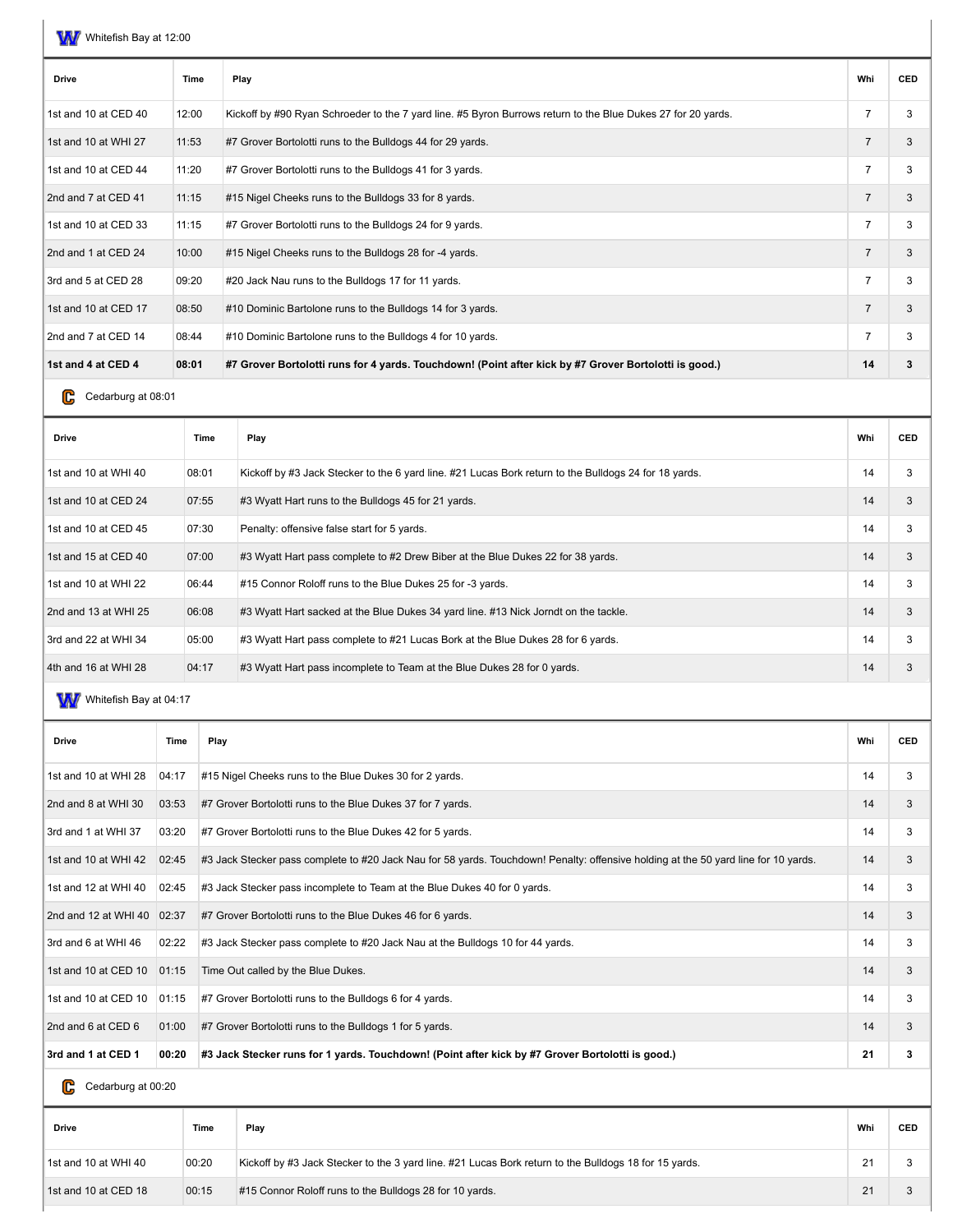| Drive                | Time  | Play          | Whi            | <b>CED</b> |
|----------------------|-------|---------------|----------------|------------|
| 1st and 10 at CED 28 | 00:00 | Quarter Ended | 24<br>$\sim$ 1 |            |

### **HALFTIME**

#### **3RD QUARTER**

### C<sub>c</sub>C<sub>c</sub> Cedarburg at 12:00

| Time  | Play                                                                                                  | Whi | <b>CED</b> |
|-------|-------------------------------------------------------------------------------------------------------|-----|------------|
| 12:00 | Kickoff by #3 Jack Stecker to the 5 yard line. #21 Lucas Bork return to the Bulldogs 20 for 15 yards. | 21  | 3          |
| 11:50 | #15 Connor Roloff runs to the Bulldogs 22 for 2 yards.                                                | 21  | 3          |
| 11:35 | #3 Wyatt Hart runs to the Bulldogs 41 for 19 yards.                                                   | 21  | 3          |
| 11:05 | #21 Lucas Bork runs to the Blue Dukes 20 for 39 yards.                                                | 21  | 3          |
| 10:55 | #15 Connor Roloff runs to the Blue Dukes 16 for 4 yards.                                              | 21  | 3          |
| 10:05 | #15 Connor Roloff runs to the Blue Dukes 18 for -2 yards.                                             | 21  | 3          |
| 09:40 | #3 Wyatt Hart pass incomplete to Team at the Blue Dukes 18 for 0 yards.                               | 21  | 3          |
| 09:10 | #3 Wyatt Hart sacked at the Blue Dukes 20 yard line. #6 Reid Jamerson on the tackle.                  | 21  | 3          |
|       |                                                                                                       |     |            |

# Wwhitefish Bay at 09:10

| <b>Drive</b>         | Time  | Play                                                                                                                             | Whi | <b>CED</b> |
|----------------------|-------|----------------------------------------------------------------------------------------------------------------------------------|-----|------------|
| 1st and 10 at WHI 20 | 09:10 | #3 Jack Stecker pass complete to #20 Jack Nau at the Blue Dukes 22 for 2 yards.                                                  | 21  | 3          |
| 2nd and 8 at WHI 22  | 08:50 | #7 Grover Bortolotti runs to the Blue Dukes 42 for 20 yards.                                                                     | 21  |            |
| 1st and 10 at WHI 42 | 08:20 | #15 Nigel Cheeks runs to the Blue Dukes 48 for 6 yards.                                                                          | 21  | 3          |
| 2nd and 4 at WHI 48  | 07:45 | #7 Grover Bortolotti runs to the Bulldogs 36 for 16 yards.                                                                       | 21  | 3          |
| 1st and 10 at CED 36 | 06:55 | #3 Jack Stecker runs to the Bulldogs 33 for 3 yards. Penalty: defensive personal foul for 15 yards.                              | 21  | 3          |
| 1st and 10 at CED 18 | 06:06 | #7 Grover Bortolotti runs to the Bulldogs 4 for 14 yards. Penalty: offensive block in the back at the 11 yard line for 10 yards. | 21  | 3          |
| 1st and 13 at CED 21 | 05:49 | #15 Nigel Cheeks runs for 21 yards. Touchdown! (Point after kick by #7 Grover Bortolotti is no good.)                            | 27  | з          |

CC Cedarburg at 05:49

| <b>Drive</b>           |      | Time  | Play                                                                                                  | Whi | <b>CED</b> |  |  |
|------------------------|------|-------|-------------------------------------------------------------------------------------------------------|-----|------------|--|--|
| 1st and 10 at WHI 40   |      | 05:49 | Kickoff by #3 Jack Stecker to the 5 yard line. #21 Lucas Bork return to the Bulldogs 22 for 17 yards. | 27  | 3          |  |  |
| 1st and 10 at CED 22   |      | 05:41 | #15 Connor Roloff runs to the Bulldogs 26 for 4 yards.                                                | 27  | 3          |  |  |
| 2nd and 6 at CED 26    |      | 05:26 | Time Out called by the Blue Dukes.                                                                    | 27  | 3          |  |  |
| 2nd and 6 at CED 26    |      | 05:26 | #21 Lucas Bork runs to the Bulldogs 28 for 2 yards.                                                   | 27  | 3          |  |  |
| 3rd and 4 at CED 28    |      | 05:00 | #3 Wyatt Hart pass complete to #2 Drew Biber at the Bulldogs 45 for 17 yards.                         | 27  | 3          |  |  |
| 1st and 10 at CED 45   |      | 04:40 | #3 Wyatt Hart pass complete to #21 Lucas Bork at the Bulldogs 46 for 1 yards.                         | 27  | 3          |  |  |
| 2nd and 9 at CED 46    |      | 04:03 | #3 Wyatt Hart pass intended for Team. Intercepted by #7 Grover Bortolotti!                            | 27  | 3          |  |  |
| Whitefish Bay at 04:03 |      |       |                                                                                                       |     |            |  |  |
| <b>Drive</b>           | Time | Play  |                                                                                                       | Whi | <b>CED</b> |  |  |

| and 10 at WHI 23<br>$1e+$ . | 04:03 | #3 Jack Stecker pass incomplete to Team at the Blue Dukes 23 for 0 vards. | $\sim$<br><u>_</u> |  |
|-----------------------------|-------|---------------------------------------------------------------------------|--------------------|--|
|                             |       |                                                                           |                    |  |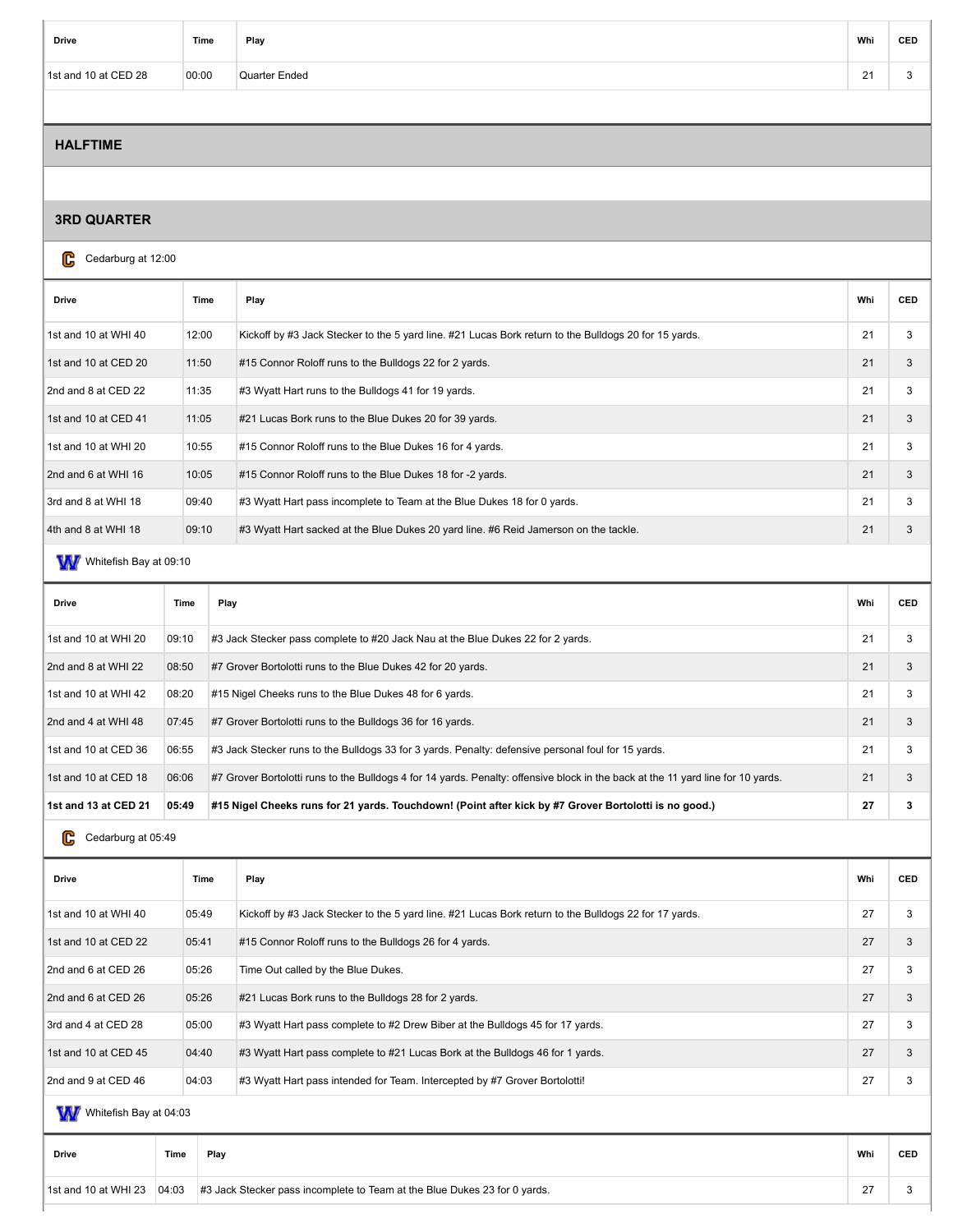| <b>Drive</b>                 | Time  | Play                                                                                                                         | Whi | <b>CED</b> |
|------------------------------|-------|------------------------------------------------------------------------------------------------------------------------------|-----|------------|
| 2nd and 10 at WHI 23 03:57   |       | #7 Grover Bortolotti runs to the Bulldogs 49 for 28 yards.                                                                   | 27  | 3          |
| 1st and 10 at CED 49         | 03:40 | #3 Jack Stecker runs to the Bulldogs 32 for 17 yards.                                                                        | 27  | 3          |
| 1st and 10 at CED 32         | 03:40 | Time Out called by the Blue Dukes.                                                                                           | 27  | 3          |
| 1st and 10 at CED 32   03:40 |       | #3 Jack Stecker pass complete to #20 Jack Nau at the Bulldogs 26 for 6 yards.                                                | 27  | 3          |
| 2nd and 4 at CED 26          | 03:33 | #15 Nigel Cheeks runs to the Bulldogs 23 for 3 yards.                                                                        | 27  | 3          |
| 3rd and 1 at CED 23          | 03:05 | #10 Dominic Bartolone runs to the Bulldogs 17 for 6 yards.                                                                   | 27  | 3          |
| 1st and 10 at CED 17         | 02:35 | #20 Jack Nau runs to the Bulldogs 12 for 5 yards.                                                                            | 27  | 3          |
| 2nd and 5 at CED 12          | 02:00 | #10 Dominic Bartolone runs to the Bulldogs 6 for 6 yards.                                                                    | 27  | 3          |
| 1st and 6 at CED 6           | 01:19 | #10 Dominic Bartolone runs to the Bulldogs 8 for -2 yards.                                                                   | 27  | 3          |
| 2nd and 8 at CED 8           | 00:14 | #3 Jack Stecker pass complete to #20 Jack Nau for 8 yards. Touchdown! (Point after kick by #7 Grover Bortolotti is no good.) | 33  | 3          |
|                              |       |                                                                                                                              |     |            |

### Cedarburg at 00:14

| <b>Drive</b>         | Time  | Play                                                                                                 | Whi | <b>CED</b> |
|----------------------|-------|------------------------------------------------------------------------------------------------------|-----|------------|
| 1st and 10 at WHI 40 | 00:14 | Kickoff by #3 Jack Stecker to the 4 yard line. #2 Drew Biber return to the Bulldogs 27 for 23 yards. | 33  |            |
| 1st and 10 at CED 27 | 00:09 | #15 Connor Roloff runs to the Bulldogs 31 for 4 yards.                                               | 33  |            |
| 2nd and 6 at CED 31  | 00:00 | Quarter Ended                                                                                        | 33  |            |

## **4TH QUARTER**

C Cedarburg at 12:00

| <b>Drive</b>         | Time  | Play                                                                                              | Whi | <b>CED</b> |
|----------------------|-------|---------------------------------------------------------------------------------------------------|-----|------------|
| 2nd and 6 at CED 31  | 12:00 | #3 Wyatt Hart pass complete to #21 Lucas Bork at the Bulldogs 42 for 11 yards.                    | 33  | 3          |
| 1st and 10 at CED 42 | 11:53 | #3 Wyatt Hart pass incomplete to Team at the Bulldogs 42 for 0 yards.                             | 33  | 3          |
| 2nd and 10 at CED 42 | 11:48 | #3 Wyatt Hart pass complete to #2 Drew Biber at the Blue Dukes 44 for 14 yards.                   | 33  | 3          |
| 1st and 10 at WHI 44 | 11:41 | #15 Connor Roloff runs to the Blue Dukes 44 for 0 yards.                                          | 33  | 3          |
| 2nd and 10 at WHI 44 | 11:00 | #21 Lucas Bork runs to the Blue Dukes 39 for 5 yards.                                             | 33  | 3          |
| 3rd and 5 at WHI 39  | 10:45 | #3 Wyatt Hart pass incomplete to Team at the Blue Dukes 39 for 0 yards.                           | 33  | 3          |
| 4th and 5 at WHI 39  | 10:45 | #21 Lucas Bork runs to the Blue Dukes 34 for 5 yards.                                             | 33  | 3          |
| 1st and 10 at WHI 34 | 10:38 | #15 Connor Roloff runs to the Blue Dukes 24 for 10 yards.                                         | 33  | 3          |
| 1st and 10 at WHI 24 | 10:25 | #44 Jason Schultz runs to the Blue Dukes 18 for 6 yards.                                          | 33  | 3          |
| 2nd and 4 at WHI 18  | 09:48 | #44 Jason Schultz runs for 18 yards. Touchdown! (Point after kick by #90 Ryan Schroeder is good.) | 33  | 10         |

# C Cedarburg at 09:48

| <b>Drive</b>                 | Time  | Play                                                                                                                          | Whi | <b>CED</b> |
|------------------------------|-------|-------------------------------------------------------------------------------------------------------------------------------|-----|------------|
| 1st and 10 at WHI 40   09:48 |       | Kickoff by #90 Ryan Schroeder to the 31 yard line. Recovered by #21 Lucas Bork.                                               | 33  | 10         |
| 1st and 10 at WHI 31 09:48   |       | #3 Wyatt Hart runs to the Blue Dukes 27 for 4 yards.                                                                          | 33  | 10         |
| 2nd and 6 at WHI 27          | 09:30 | #44 Jason Schultz runs to the Blue Dukes 26 for 1 yards.                                                                      | 33  | 10         |
| 3rd and 5 at WHI 26          | 08:39 | Time Out called by the Bulldogs.                                                                                              | 33  | 10         |
| 3rd and 5 at WHI 26          | 08:39 | #44 Jason Schultz runs to the Blue Dukes 15 for 11 yards.                                                                     | 33  | 10         |
| 1st and 10 at WHI 15 08:20   |       | #44 Jason Schultz runs to the Blue Dukes 14 for 1 yards.                                                                      | 33  | 10         |
| 2nd and 9 at WHI 14 07:53    |       | #3 Wyatt Hart pass complete to #2 Drew Biber for 14 yards. Touchdown! (Two point conversion run by #3 Wyatt Hart is no good.) | 33  | 16         |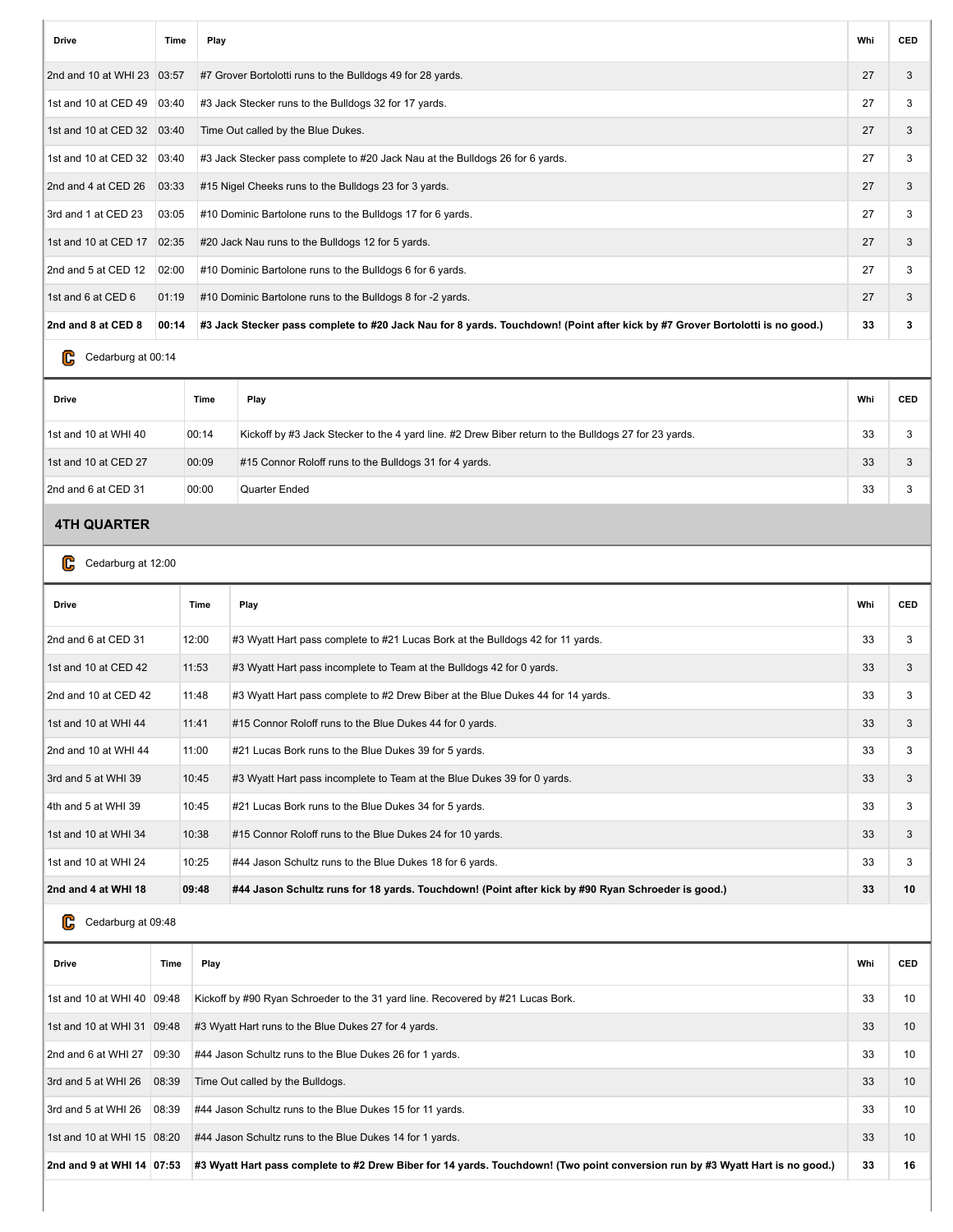W Whitefish Bay at 07:53

| <b>Drive</b>               | Time  | Play                                                                                                                               | Whi | <b>CED</b> |
|----------------------------|-------|------------------------------------------------------------------------------------------------------------------------------------|-----|------------|
| 1st and 10 at CED 40 07:53 |       | Kickoff by #90 Ryan Schroeder to the 51 yard line. Recovered by Team.                                                              | 33  | 16         |
| 1st and 10 at CED 49 07:50 |       | #7 Grover Bortolotti runs to the Bulldogs 47 for 2 yards.                                                                          | 33  | 16         |
| 2nd and 8 at CED 47        | 07:25 | #15 Nigel Cheeks runs to the Bulldogs 37 for 10 yards. Penalty: offensive holding at the 46 yard line for 10 yards.                | 33  | 16         |
| 2nd and 17 at WHI 44 06:55 |       | #15 Nigel Cheeks runs to the Blue Dukes 44 for 0 yards.                                                                            | 33  | 16         |
| 3rd and 17 at WHI 44 05:58 |       | #3 Jack Stecker pass complete to #7 Grover Bortolotti for 56 yards. Touchdown! (Point after kick by #7 Grover Bortolotti is good.) | 40  | 16         |

Ccedarburg at 05:58

| <b>Drive</b>         | Time  | Play                                                                                                                       | Whi | <b>CED</b> |
|----------------------|-------|----------------------------------------------------------------------------------------------------------------------------|-----|------------|
| 1st and 10 at WHI 40 | 05:58 | Kickoff by #3 Jack Stecker to the 10 yard line. #23 Michael Lauria return to the Bulldogs 24 for 14 yards.                 | 40  | 16         |
| 1st and 10 at CED 24 | 05:54 | #21 Lucas Bork runs to the Bulldogs 28 for 4 yards. Penalty: offensive block in the back at the 28 yard line for 10 yards. | 40  | 16         |
| 1st and 16 at CED 18 | 05:30 | #3 Wyatt Hart runs to the Bulldogs 12 for -6 yards.                                                                        | 40  | 16         |
| 2nd and 22 at CED 12 | 05:22 | #3 Wyatt Hart pass complete to #19 Wesley Stroebel at the Bulldogs 17 for 5 yards.                                         | 40  | 16         |
| 3rd and 17 at CED 17 | 04:32 | #3 Wyatt Hart pass incomplete to Team at the Bulldogs 17 for 0 yards.                                                      | 40  | 16         |
| 4th and 17 at CED 17 | 04:10 | Time Out called by the Blue Dukes.                                                                                         | 40  | 16         |
| 4th and 17 at CED 17 | 04:05 | #90 Ryan Schroeder runs to the Bulldogs 7 for -10 yards.                                                                   | 40  | 16         |

WW Whitefish Bay at 04:05

| <b>Drive</b>       | Time  | Play                                                      | Whi | <b>CED</b> |
|--------------------|-------|-----------------------------------------------------------|-----|------------|
| 1st and 7 at CED 7 | 04:05 | #10 Dominic Bartolone runs to the Bulldogs 5 for 2 yards. | 40  | 16         |
| 2nd and 5 at CED 5 | 03:40 | #25 Sean Callahan runs to the Bulldogs 8 for -3 yards.    | 40  | 16         |
| 3rd and 8 at CED 8 | 02:50 | #10 Dominic Bartolone runs to the Bulldogs 8 for 0 yards. | 40  | 16         |
| 4th and 8 at CED 8 | 01:43 | #25 Sean Callahan runs to the Bulldogs 13 for -5 yards.   | 40  | 16         |

# C Cedarburg at 01:43

| <b>Drive</b>                  | Time  | Play                                                                                                                          | Whi | <b>CED</b> |
|-------------------------------|-------|-------------------------------------------------------------------------------------------------------------------------------|-----|------------|
| 1st and 10 at CED 13   01:43  |       | #15 Connor Roloff runs to the Bulldogs 11 for -2 yards.                                                                       | 40  | 16         |
| 2nd and 12 at CED 11 01:15    |       | #44 Jason Schultz runs to the Bulldogs 14 for 3 yards.                                                                        | 40  | 16         |
| 3rd and 9 at CED 14           | 00:40 | #21 Lucas Bork runs to the Blue Dukes 22 for 64 yards.                                                                        | 40  | 16         |
| 1st and 10 at WHI 22          | 00:13 | #3 Wyatt Hart runs to the Blue Dukes 22 for 0 yards.                                                                          | 40  | 16         |
| 2nd and 10 at WHI 22 00:01 20 |       | #3 Wyatt Hart pass complete to #19 Wesley Stroebel for 22 yards. Touchdown! (Point after kick by #90 Ryan Schroeder is good.) | 40  | 23         |

# W Whitefish Bay at 00:01

| Drive                | Time  | Play                                                                                                         | Whi | <b>CED</b> |
|----------------------|-------|--------------------------------------------------------------------------------------------------------------|-----|------------|
| 1st and 10 at CED 40 | 00:01 | Kickoff by #90 Ryan Schroeder to the 18 yard line. #15 Nigel Cheeks return to the Blue Dukes 18 for 0 yards. | 40  | n-         |
|                      |       |                                                                                                              |     |            |

**END OF GAME**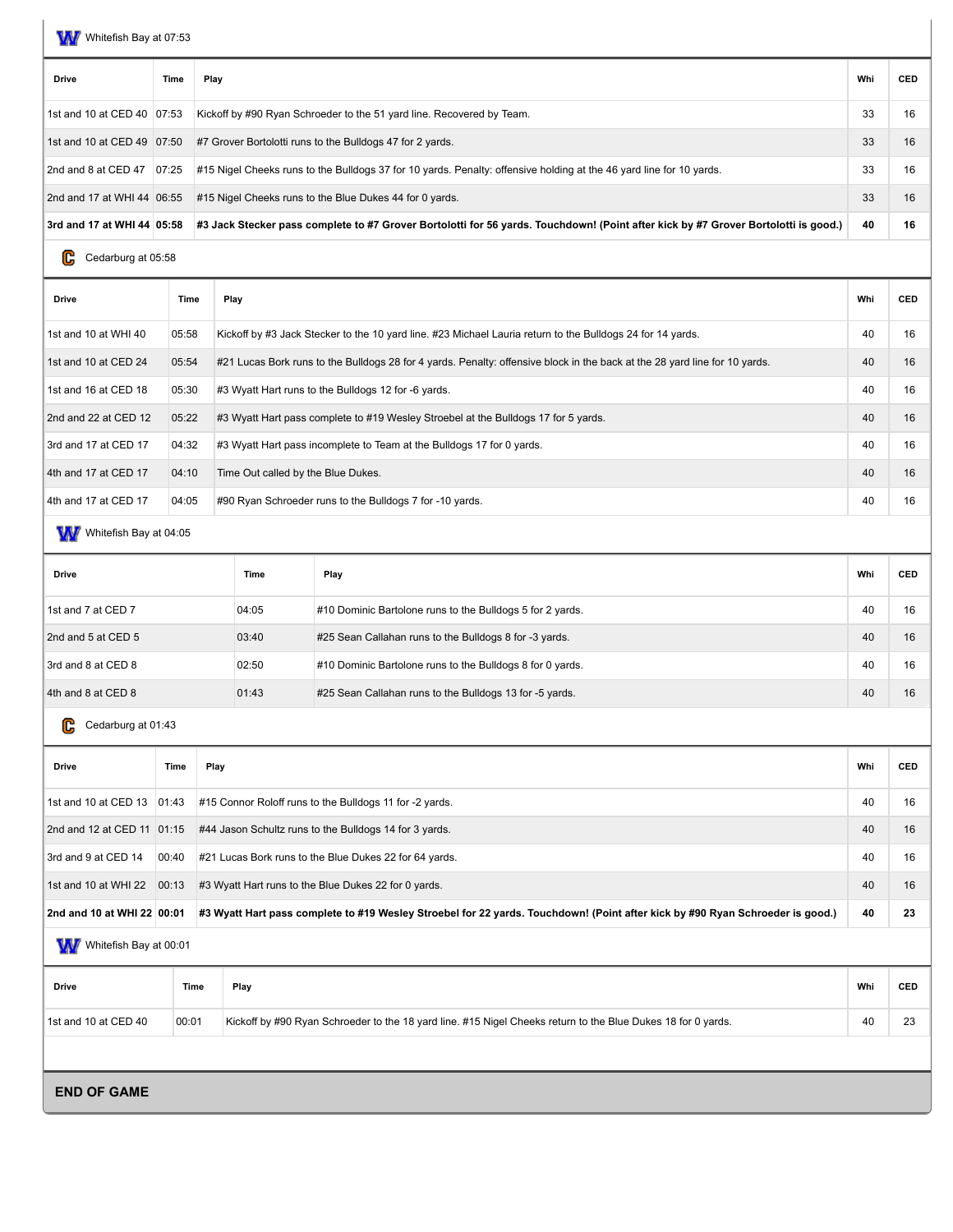| <b>TEAM STAT COMPARISON</b>         |                      |                  |  |  |  |
|-------------------------------------|----------------------|------------------|--|--|--|
|                                     | <b>Whitefish Bay</b> | Cedarburg        |  |  |  |
| <b>Total Offense</b>                | 409                  | 378              |  |  |  |
| Number of Plays                     | 52                   | 58               |  |  |  |
| Yards per Play                      | 7.9                  | 6.5              |  |  |  |
| Passing                             | 120                  | 128              |  |  |  |
| <b>Completions - Attempts</b>       | $6 - 8$              | $9 - 15$         |  |  |  |
| Yards per Pass                      | 20.0                 | 14.2             |  |  |  |
| Touchdowns - Interceptions          | $2 - 0$              | $2 - 1$          |  |  |  |
| Rushing                             | 289                  | 250              |  |  |  |
| <b>Rushing Attempts</b>             | 44                   | 43               |  |  |  |
| Yards per Rush                      | 6.6                  | 5.8              |  |  |  |
| Receiving                           | 120                  | 128              |  |  |  |
| Receiving Completions               | $\,6\,$              | $\boldsymbol{9}$ |  |  |  |
| Yards per Catch                     | 20.0                 | 14.2             |  |  |  |
| Penalties - Yards                   | $5 - 50$             | $3 - 30$         |  |  |  |
| Turnovers                           | $\pmb{0}$            | $\mathbf{1}$     |  |  |  |
| Fumbles - Lost                      | $0 - 0$              | $0 - 0$          |  |  |  |
| Interceptions Thrown                | $\pmb{0}$            | $\mathbf{1}$     |  |  |  |
| Punting Attempts - Average Distance | $0 - 0.0$            | $0 - 0.0$        |  |  |  |
| Defensive Sacks - Yards             | $2 - 11$             | $0 - 0$          |  |  |  |
| Time of Possession                  | 00:24:46             | 00:22:10         |  |  |  |
| Downs                               |                      |                  |  |  |  |
| First Downs                         | 22                   | 19               |  |  |  |
| First Downs - Rushing               | 18                   | 12               |  |  |  |
| First Downs - Passing               | $\sqrt{3}$           | $\,6\,$          |  |  |  |
| First Downs - Penalties             | $\mathbf{1}$         | $\mathbf{1}$     |  |  |  |
| Third Down Conversions/Attempts     | 7/9 (77.8%)          | 4/10 (40.0%)     |  |  |  |
| Fourth Down Conversions/Attempts    | $1/2$ (50.0%)        | 2/5 (40.0%)      |  |  |  |

| <b>PASSING - WHITERSH BAY</b> |  |
|-------------------------------|--|
|                               |  |

| Name                     | Cmp | Att | Yds | TD | Int |
|--------------------------|-----|-----|-----|----|-----|
| 3 Jack<br><b>Stecker</b> | 6   | 8   | 120 | 2  |     |

| <b>PASSING - CEDARBURG</b> |     |     |     |    |     |  |
|----------------------------|-----|-----|-----|----|-----|--|
| <b>Name</b>                | Cmp | Att | Yds | TD | Int |  |
| 3 Wyatt<br>Hart            | 9   | 15  | 128 | 2  |     |  |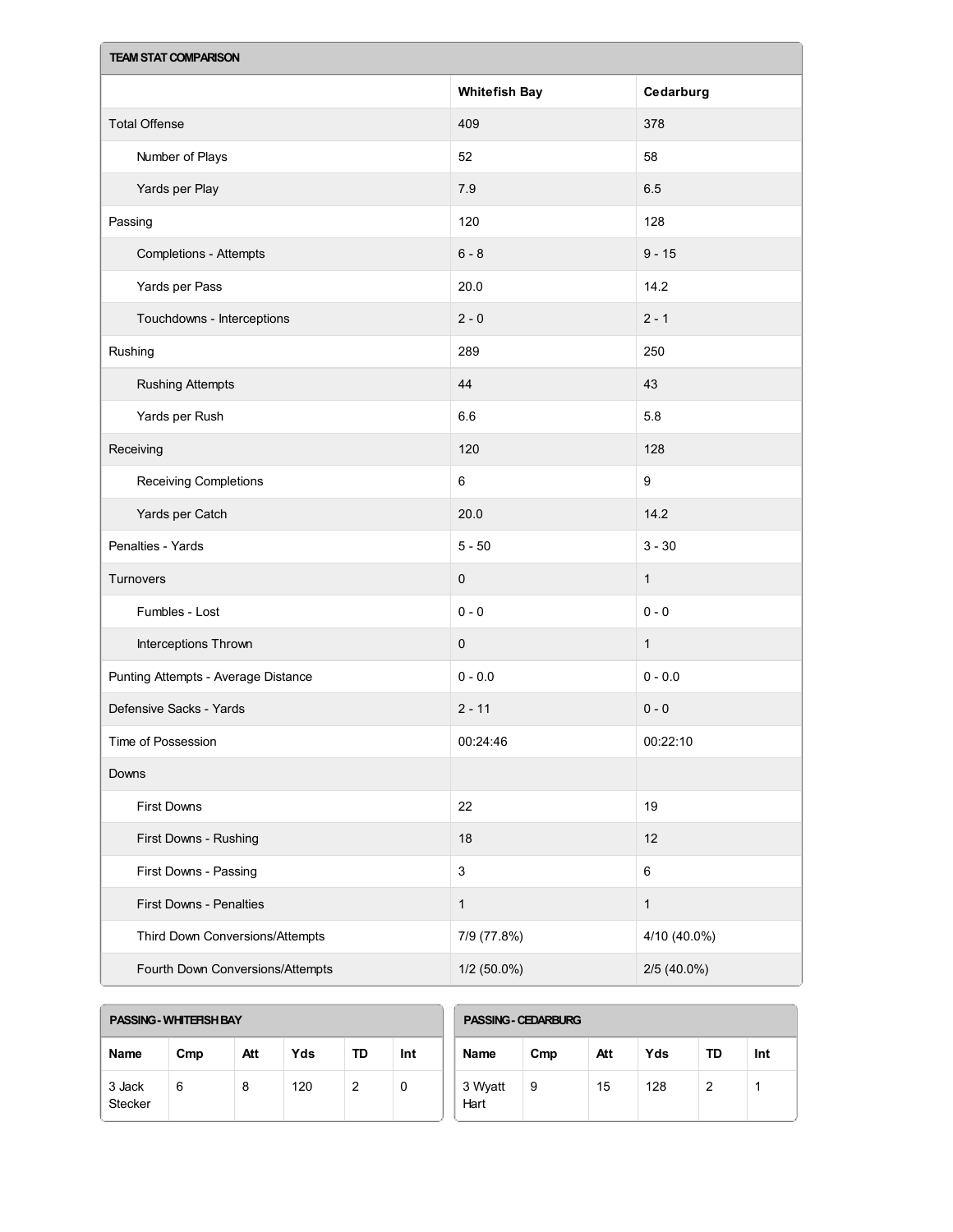|                                   | <b>RUSHING - WHITEFISH BAY</b> |     |        |                |  |  |  |
|-----------------------------------|--------------------------------|-----|--------|----------------|--|--|--|
| Name                              | Att                            | Yds | Avg    | <b>TD</b>      |  |  |  |
| 7 Grover<br><b>Bortolotti</b>     | 17                             | 151 | 8.9    | $\overline{2}$ |  |  |  |
| 15 Nigel<br>Cheeks                | 10                             | 71  | 7.1    | $\mathbf{1}$   |  |  |  |
| 3 Jack<br><b>Stecker</b>          | 5                              | 31  | 6.2    | 1              |  |  |  |
| 10<br>Dominic<br><b>Bartolone</b> | $\overline{7}$                 | 25  | 3.6    | $\Omega$       |  |  |  |
| 20 Jack<br>Nau                    | 3                              | 19  | 6.3    | 0              |  |  |  |
| 25 Sean<br>Callahan               | 2                              | -8  | $-4.0$ | 0              |  |  |  |

| <b>RUSHING - CEDARBURG</b> |     |       |         |           |  |
|----------------------------|-----|-------|---------|-----------|--|
| <b>Name</b>                | Att | Yds   | Avg     | <b>TD</b> |  |
| 21 Lucas<br><b>Bork</b>    | 9   | 135   | 15.0    | 0         |  |
| 15<br>Connor<br>Roloff     | 15  | 50    | 3.3     | $\Omega$  |  |
| 44 Jason<br>Schultz        | 6   | 40    | 6.7     | 1         |  |
| 3 Wyatt<br>Hart            | 12  | 35    | 2.9     | 0         |  |
| 90 Ryan<br>Schroeder       | 1   | $-10$ | $-10.0$ | 0         |  |

| <b>RECEIVING - WHITERSH BAY</b> |             |     |      |    |  |  |
|---------------------------------|-------------|-----|------|----|--|--|
| <b>Name</b>                     | Rec         | Yds | Avg  | TD |  |  |
| 20 Jack<br>Nau                  | 4           | 60  | 15.0 | 1  |  |  |
| 7 Grover<br><b>Bortolotti</b>   | $\mathbf 1$ | 56  | 56.0 | 1  |  |  |
| 15 Nigel<br>Cheeks              | 1           | 4   | 4.0  | 0  |  |  |

| <b>RECEIVING - CEDARBURG</b> |     |     |      |    |  |  |
|------------------------------|-----|-----|------|----|--|--|
| <b>Name</b>                  | Rec | Yds | Avg  | TD |  |  |
| 2 Drew<br><b>Biber</b>       | 4   | 83  | 20.8 | 1  |  |  |
| 19<br>Wesley<br>Stroebel     | 2   | 27  | 13.5 | 1  |  |  |
| 21 Lucas<br><b>Bork</b>      | 3   | 18  | 6.0  | 0  |  |  |

| <b>DEFENSE - WHITERSH BAY</b> |     |      |     |      |            |     |  |
|-------------------------------|-----|------|-----|------|------------|-----|--|
| <b>Name</b>                   | Tkl | Solo | Ast | Sack | <b>TFL</b> | Int |  |
| 13 Nick<br>Jorndt.            | 1.0 | 1    | 0   | 1.0  | 1.0        | 0   |  |
| 6 Reid<br>Jamerson            | 1.0 | 1    | 0   | 1.0  | 1.0        | 0   |  |
| 7 Grover<br><b>Bortolotti</b> | 0.0 | 0    | 0   | 0.0  | 0.0        | 1   |  |

| <b>DEFENSE - CEDARBURG</b> |     |      |     |      |      |     |  |
|----------------------------|-----|------|-----|------|------|-----|--|
| <b>Name</b>                | Tkl | Solo | Ast | Sack | TFL. | Int |  |

| KICKING - WHITERSH BAY        |              |            |           |     |  |  |
|-------------------------------|--------------|------------|-----------|-----|--|--|
| <b>Name</b>                   | FG           | <b>FGA</b> | <b>XP</b> | Pts |  |  |
| 7 Grover<br><b>Bortolotti</b> | <sup>0</sup> | U          |           |     |  |  |

| KICKING - CEDARBURG  |    |            |    |     |  |
|----------------------|----|------------|----|-----|--|
| <b>Name</b>          | FG | <b>FGA</b> | XP | Pts |  |
| 90 Ryan<br>Schroeder |    |            | 2  | 5   |  |

| <b>PUNTING - WHITERSH BAY</b> |     |     |     |     |  |  |
|-------------------------------|-----|-----|-----|-----|--|--|
| Name                          | Num | Yds | Avg | 120 |  |  |

| <b>PUNTING - CEDARBURG</b> |     |     |     |     |  |  |
|----------------------------|-----|-----|-----|-----|--|--|
| Name                       | Num | Yds | Avg | 120 |  |  |